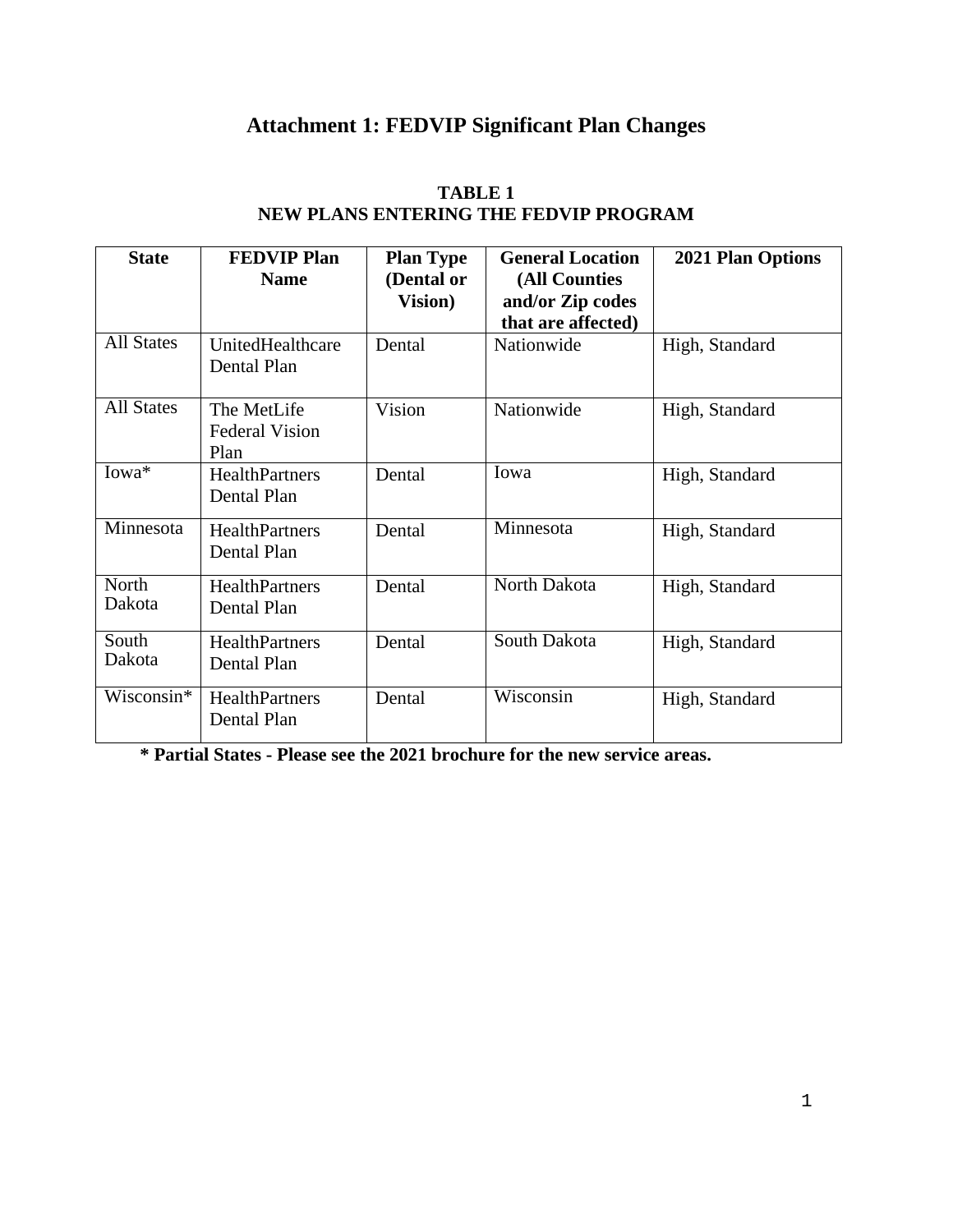## **TABLE 2 PLAN NAME CHANGES**

| <b>State</b>            | 2020 Plan Name                            | <b>Plan Type</b>              | 2021 Plan Name (New)                                          |
|-------------------------|-------------------------------------------|-------------------------------|---------------------------------------------------------------|
|                         | <b>(Old)</b>                              | (Dental or<br><b>Vision</b> ) |                                                               |
| Nationwide              | <b>FEP BlueDental</b>                     | Dental                        | <b>Blue Cross Blue Shield FEP Dental</b><br>(BCBS FEP Dental) |
| Nationwide              | <b>FEP BlueVision</b>                     | Vision                        | <b>Blue Cross Blue Shield FEP Vision</b><br>(BCBS FEP Vision) |
| Delaware                | <b>Dominion Dental</b><br>Services        | Dental                        | <b>Dominion National</b>                                      |
| District of<br>Columbia | <b>Dominion Dental</b><br>Services        | Dental                        | <b>Dominion National</b>                                      |
| Maryland                | <b>Dominion Dental</b><br>Services        | Dental                        | <b>Dominion National</b>                                      |
| New Jersey              | <b>Dominion Dental</b><br><b>Services</b> | Dental                        | <b>Dominion National</b>                                      |
| Pennsylvania            | <b>Dominion Dental</b><br><b>Services</b> | Dental                        | <b>Dominion National</b>                                      |
| Virginia                | <b>Dominion Dental</b><br>Services        | Dental                        | <b>Dominion National</b>                                      |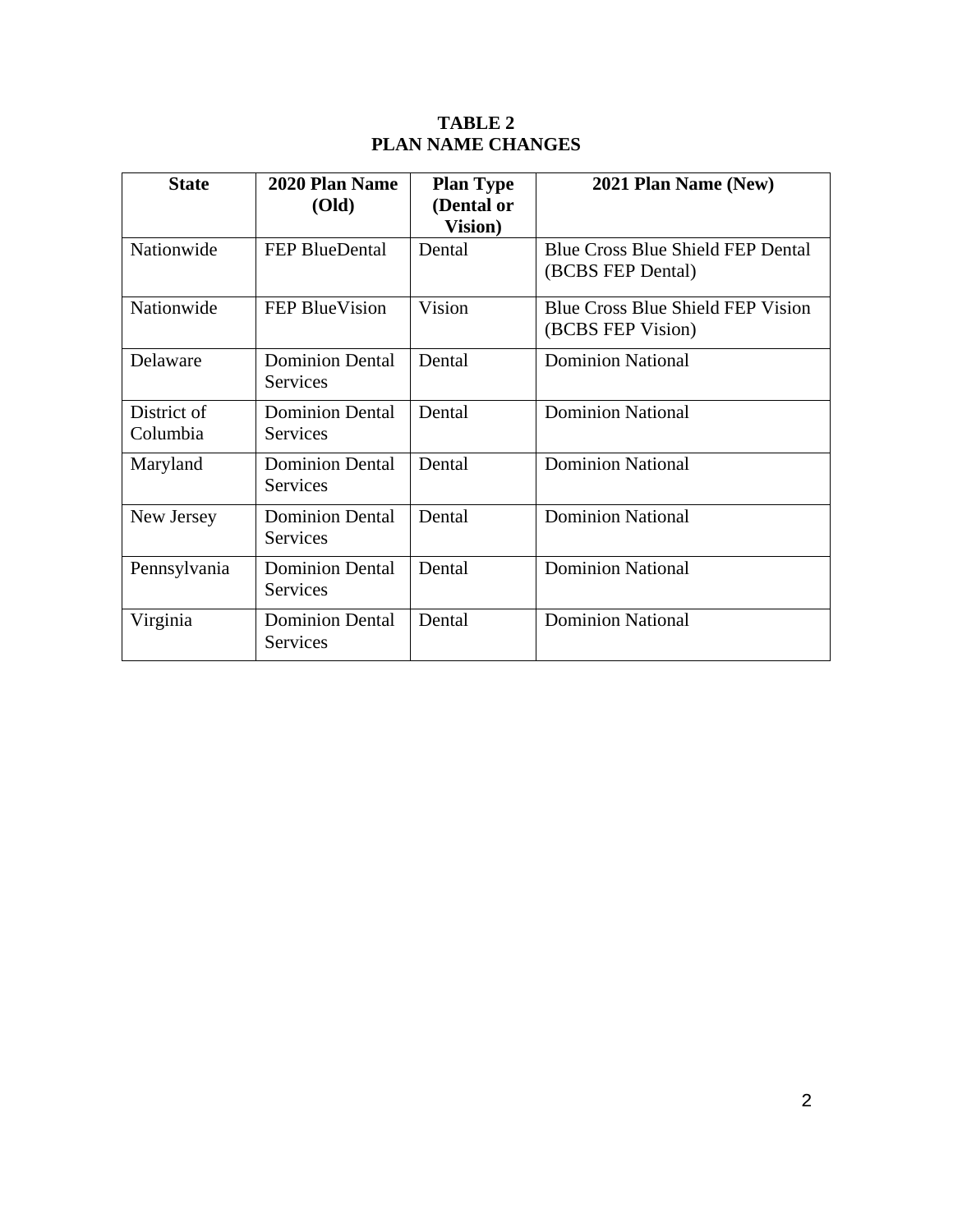## **TABLE 3 CHANGES IN NUMBER OF PLAN OPTIONS**

| <b>State</b>            | <b>2021 Plan</b><br><b>Name</b> | <b>Plan Type</b><br>(Dental or<br><b>Vision</b> ) | <b>2020 Plan</b><br><b>Options</b> | 2021 Plan Options |
|-------------------------|---------------------------------|---------------------------------------------------|------------------------------------|-------------------|
| Nationwide              | Aetna Dental                    | Dental                                            | High                               | High, Standard    |
| Nationwide              | United<br>Concordia<br>Dental   | Dental                                            | High                               | High, Standard    |
| New York                | EmblemHealth<br>Dental          | Dental                                            | High                               | High, Standard    |
| Pennsylvania*           | EmblemHealth<br>Dental          | Dental                                            | High                               | High, Standard    |
| Connecticut*            | EmblemHealth<br>Dental          | Dental                                            | High                               | High, Standard    |
| New Jersey*             | EmblemHealth<br>Dental          | Dental                                            | High                               | High, Standard    |
| Alabama                 | Humana Dental                   | Dental                                            | High                               | High, Standard    |
| Arizona*                | Humana Dental                   | Dental                                            | High                               | High, Standard    |
| Arkansas                | Humana Dental                   | Dental                                            | High                               | High, Standard    |
| California              | Humana Dental                   | Dental                                            | High                               | High, Standard    |
| Colorado                | Humana Dental                   | Dental                                            | High                               | High, Standard    |
| District of<br>Columbia | Humana Dental                   | Dental                                            | High                               | High, Standard    |
| Florida                 | Humana Dental                   | Dental                                            | High                               | High, Standard    |
| Georgia                 | Humana Dental                   | Dental                                            | High                               | High, Standard    |

**\* Partial States - Please see the 2021 brochure for the new service areas.**